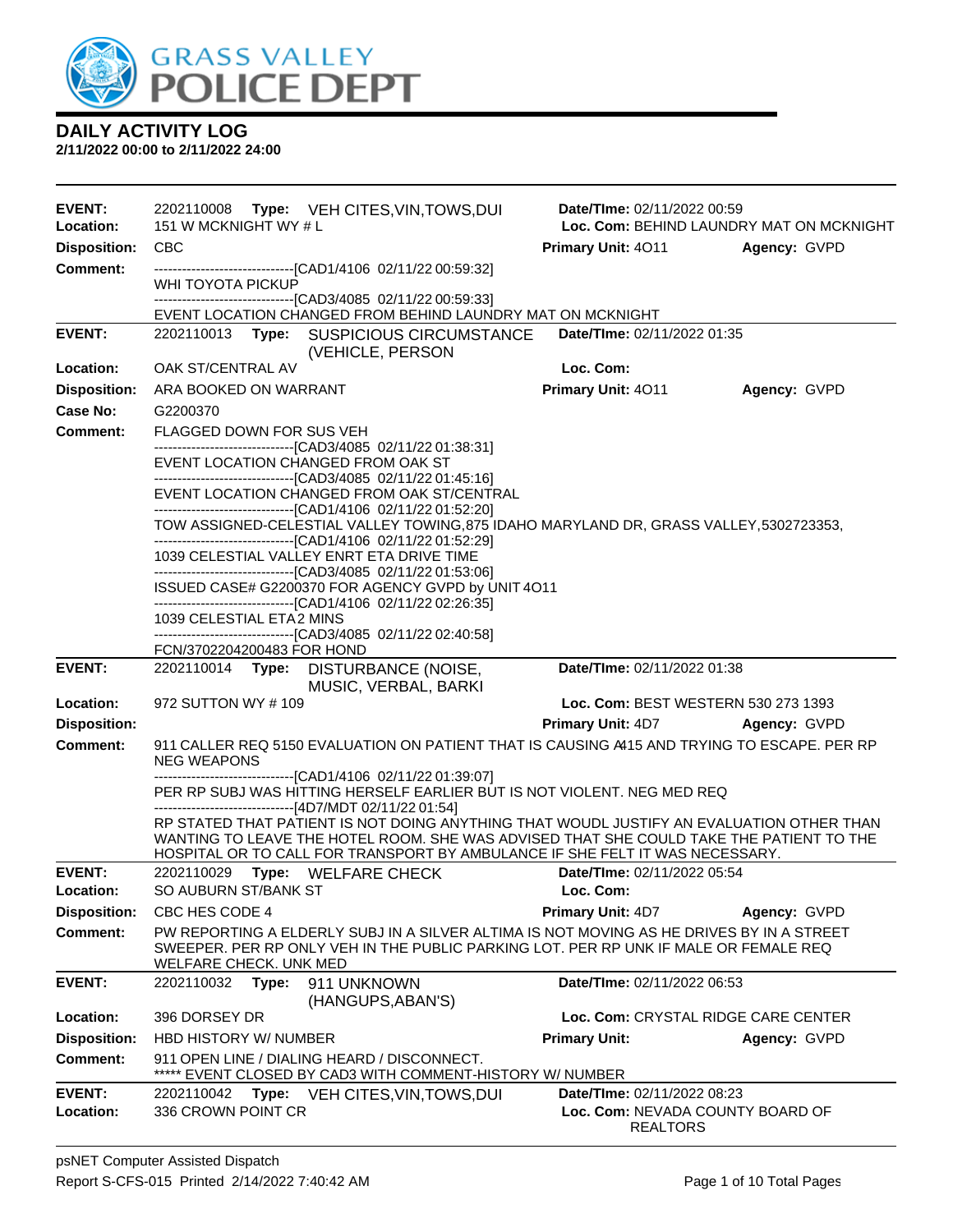

| <b>Disposition:</b> | <b>GOA</b>                                                                                                | <b>Primary Unit: 4D10</b>      | Agency: GVPD |
|---------------------|-----------------------------------------------------------------------------------------------------------|--------------------------------|--------------|
| <b>Comment:</b>     | COMMERICAL WATER TRUCK TAKING FROM HYDRANT IN THE AREA.                                                   |                                |              |
| <b>EVENT:</b>       | 2202110049<br>Type:<br><b>SUSPICIOUS CIRCUMSTANCE</b><br>(VEHICLE, PERSON                                 | Date/TIme: 02/11/2022 09:05    |              |
| Location:           | 256 BUENA VISTA ST                                                                                        | Loc. Com: COMMON GOALS         |              |
| <b>Disposition:</b> | <b>ARA</b>                                                                                                | Primary Unit: 4D10             | Agency: GVPD |
| <b>Case No:</b>     | G2200371                                                                                                  |                                |              |
| Comment:            | RP RPTG HBD BELLIGERENT MALE IN PARKING, CURRENTLY KNEELING IN PARKING LOT LIKE HES GOING T(<br>THROW UP. |                                |              |
|                     | SHORT DRK HAIR, FLANNEL SHIRT, JEANS                                                                      |                                |              |
|                     | -------------------------------[CAD3/3675_02/11/22 09:13:46]<br>10-39 CALFIKRE                            |                                |              |
|                     | ------------------------------[CAD3/3675_02/11/22 09:17:10]                                               |                                |              |
|                     | ISSUED CASE# G2200371 FOR AGENCY GVPD by UNIT 4D10                                                        |                                |              |
| <b>EVENT:</b>       | 2202110051 Type: COMMUNITY POLICING<br><b>ACTION</b>                                                      | Date/TIme: 02/11/2022 09:14    |              |
| Location:           | 660 MINNIE ST                                                                                             | Loc. Com: CONDON PARK          |              |
| <b>Disposition:</b> | <b>CBC</b>                                                                                                | Primary Unit: 402              | Agency: GVPD |
| <b>Comment:</b>     | ------------------------------[CAD3/3675 02/11/22 09:17:27]                                               |                                |              |
|                     | EVENT LOCATION CHANGED FROM 660 MINNIE ST                                                                 |                                |              |
| <b>EVENT:</b>       | 2202110053 Type: ANIMALS (ABUSE, LOOSE,<br>FOUND, INJURED)                                                | Date/TIme: 02/11/2022 09:21    |              |
| Location:           | 131 EA EMPIRE ST                                                                                          | Loc. Com:                      |              |
| <b>Disposition:</b> | <b>CBC VERBAL WARNING</b>                                                                                 | Primary Unit: 4Z32             | Agency: GVPD |
| <b>Comment:</b>     | -------------------------------[CAD3/3675_02/11/22 09:21:58]<br>EVENT LOCATION CHANGED FROM 131 E EMPIRE  |                                |              |
| <b>EVENT:</b>       | 2202110058 Type: PRIVATE PARTY TOW REPORT                                                                 | Date/TIme: 02/11/2022 09:34    |              |
| Location:           | 1200 E MAIN ST                                                                                            | Loc. Com:                      |              |
| <b>Disposition:</b> | <b>HBD</b>                                                                                                | <b>Primary Unit:</b>           | Agency: GVPD |
| <b>Comment:</b>     | PRIVATE PROPERTY TOW<br>------------------------[CAD1/4011_02/11/22 09:39:36]                             |                                |              |
|                     | FCN/3702204201752<br>***** EVENT CLOSED BY CAD1                                                           |                                |              |
| <b>EVENT:</b>       | 2202110061    Type: THREATS                                                                               | Date/TIme: 02/11/2022 09:36    |              |
| Location:           | 10837 ROUGH & READY HIGHWAY                                                                               | Loc. Com: LYMAN GILMORE SCHOOL |              |
| <b>Disposition:</b> | CBC INFO FWD TO 4O3                                                                                       | Primary Unit: 4018             | Agency: GVPD |
| <b>Comment:</b>     | RP IN GVPD LOBBY FOR THREATS RPT.                                                                         |                                |              |
| <b>EVENT:</b>       | 2202110063<br>ANIMALS (ABUSE, LOOSE,<br>Type:<br>FOUND, INJURED)                                          | Date/TIme: 02/11/2022 09:40    |              |
| Location:           | 291 MANOR DR                                                                                              | Loc. Com:                      |              |
| <b>Disposition:</b> | CIT CITE LEFT ON BENNET                                                                                   | Primary Unit: 4Z32             | Agency: GVPD |
| <b>Comment:</b>     | ON THE TRAIL                                                                                              |                                |              |
|                     | -------------------------------[CAD1/4011 02/11/22 10:02:47]                                              |                                |              |
|                     | EVENT LOCATION CHANGED FROM MANOR DR                                                                      |                                |              |
| <b>EVENT:</b>       | Type:<br>DISTURBANCE (NOISE,<br>2202110065<br>MUSIC, VERBAL, BARKI                                        | Date/TIme: 02/11/2022 09:44    |              |
| Location:           | 22 ROCKWOOD DR                                                                                            | Loc. Com:                      |              |
| <b>Disposition:</b> | <b>CBC</b>                                                                                                | Primary Unit: 4018             | Agency: GVPD |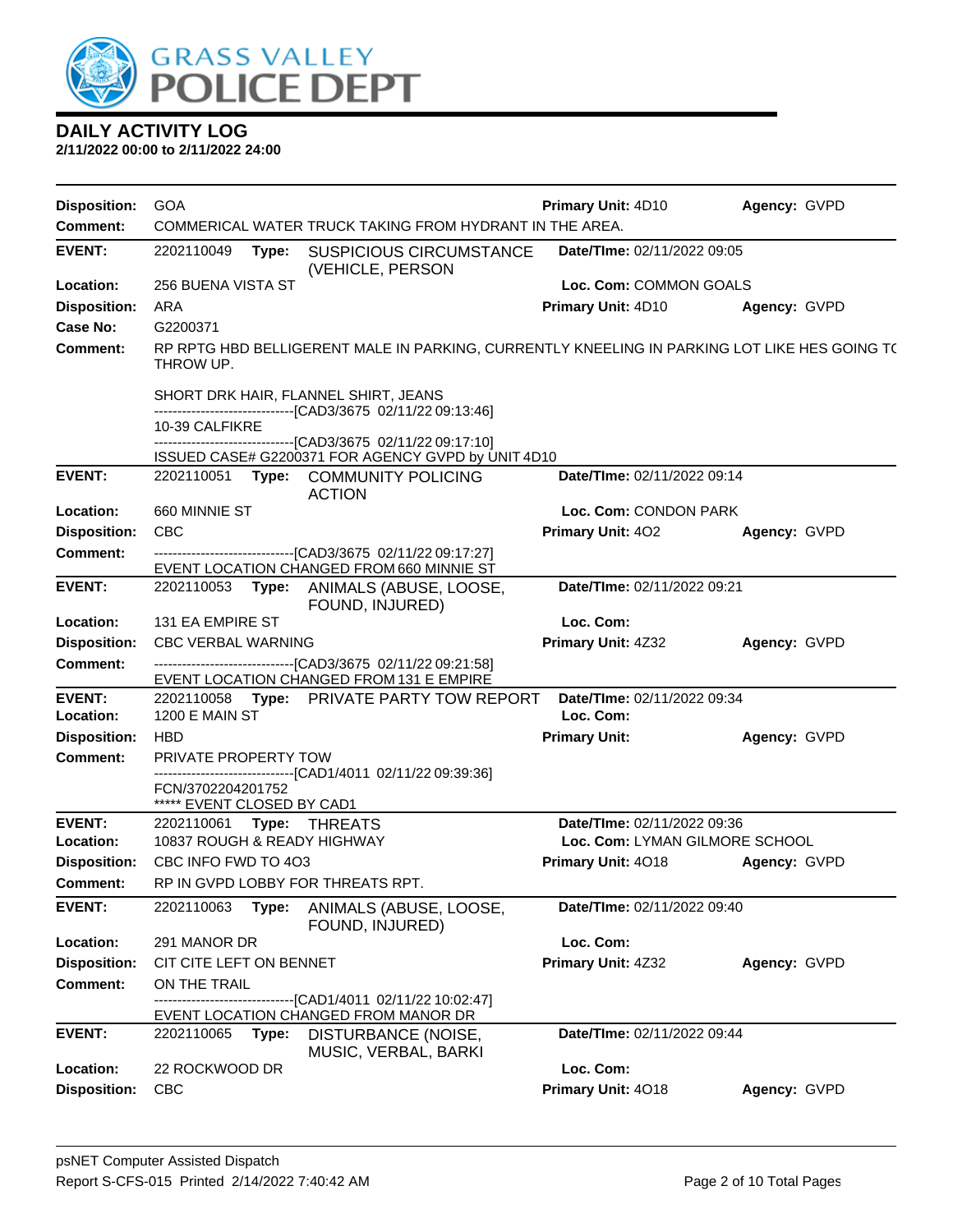

| <b>Comment:</b>            |                                     |       | RP REQG 10-21, ELDERLY FRIEND IS BEING MENTALLY/ VERBALLY ABUSED BY HER SON WHO DOES H&S.<br>------------------------------[4O18/MDT 02/11/22 10:48] |                                          |              |
|----------------------------|-------------------------------------|-------|------------------------------------------------------------------------------------------------------------------------------------------------------|------------------------------------------|--------------|
|                            |                                     |       | RP ADVISES ALREADY IN CTC W/ APS. NEG CRIME AT THIS TIME. CBC.                                                                                       |                                          |              |
| <b>EVENT:</b>              |                                     |       | 2202110077 Type: ANIMALS (ABUSE, LOOSE,<br>FOUND, INJURED)                                                                                           | Date/TIme: 02/11/2022 10:11              |              |
| Location:                  | 107 CYPRESS HILL DR                 |       |                                                                                                                                                      | Loc. Com:                                |              |
| <b>Disposition:</b>        | <b>CBC NO BARKING</b>               |       |                                                                                                                                                      | Primary Unit: 4Z32                       | Agency: GVPD |
| <b>Comment:</b>            | <b>NO BARKING</b>                   |       |                                                                                                                                                      |                                          |              |
|                            |                                     |       | -------------------------------[CAD1/4011_02/11/22 10:11:49]                                                                                         |                                          |              |
|                            |                                     |       | EVENT LOCATION CHANGED FROM 107 CYRPUS HILL                                                                                                          |                                          |              |
| <b>EVENT:</b>              |                                     |       | 2202110085 Type: DRUGS (ANY NARCOTIC<br><b>RELATED OFFENSE)</b>                                                                                      | Date/TIme: 02/11/2022 10:34              |              |
| Location:                  | 2032 NEVADA CITY HY                 |       |                                                                                                                                                      | Loc. Com: B AND C                        |              |
| <b>Disposition:</b>        | <b>CBC</b>                          |       |                                                                                                                                                      | <b>Primary Unit: 401</b>                 | Agency: GVPD |
| <b>Comment:</b>            | <b>GARDEN</b>                       |       | 911 FOUND DRUG PARAPH, RP LEFT IT ON THE ROOF OF HIS GRY TOYT TACOMA, CLOSER TO ASAIN                                                                |                                          |              |
|                            |                                     |       | -------------------------------[CAD1/4011 02/11/22 10:35:13]<br>RP WILL BE IN THE HARDWARE STORE AND DOESNT NEED PERSON CTC UNLESS NECESSARY         |                                          |              |
| <b>EVENT:</b>              | 2202110088 Type: FOLLOWUP           |       |                                                                                                                                                      | Date/TIme: 02/11/2022 10:44              |              |
| Location:                  | 1145 SUTTON WY                      |       |                                                                                                                                                      | Loc. Com:                                |              |
| <b>Disposition:</b>        | <b>CBC</b>                          |       |                                                                                                                                                      | Primary Unit: 4D10                       | Agency: GVPD |
| Comment:                   |                                     |       | ---------------------------------[CAD3/3675 02/11/22 10:45:02]                                                                                       |                                          |              |
|                            |                                     |       | EVENT LOCATION CHANGED FROM 1145 SUTTON                                                                                                              |                                          |              |
| <b>EVENT:</b>              |                                     |       | 2202110089 Type: ANIMALS (ABUSE, LOOSE,<br>FOUND, INJURED)                                                                                           | Date/TIme: 02/11/2022 10:44              |              |
| Location:                  | 602 PENSTOCK DR                     |       |                                                                                                                                                      | Loc. Com:                                |              |
| <b>Disposition:</b>        | <b>RPT</b>                          |       |                                                                                                                                                      | Primary Unit: 4Z32                       | Agency: GVPD |
| Case No:                   | G2200372                            |       |                                                                                                                                                      |                                          |              |
| <b>Comment:</b>            | QUARANTINE                          |       |                                                                                                                                                      |                                          |              |
|                            |                                     |       | -------------------------[CAD3/3675 02/11/22 10:45:08]<br>EVENT LOCATION CHANGED FROM 602 PENSTOCK                                                   |                                          |              |
|                            |                                     |       | --------------------[CAD3/3675 02/11/22 10:54:17]                                                                                                    |                                          |              |
|                            |                                     |       | ISSUED CASE# G2200372 FOR AGENCY GVPD by UNIT 4Z32                                                                                                   |                                          |              |
| <b>EVENT:</b>              |                                     |       | 2202110111 Type: DISTURBANCE (NOISE,<br>MUSIC, VERBAL, BARKI                                                                                         | Date/TIme: 02/11/2022 12:02              |              |
| Location:                  | 121 DORSEY DR                       |       |                                                                                                                                                      | Loc. Com: GOLDEN EMPIRE CONVALESCENT     |              |
| <b>Disposition:</b>        | <b>CBC</b>                          |       |                                                                                                                                                      | Primary Unit: 4K6                        | Agency: GVPD |
| Comment:                   |                                     |       | RP REQG 10-21 REF SISTER HARRASSING RPS MOTHER.<br>------------------------------[4K6/MDT 02/11/22 13:00]                                            |                                          |              |
|                            | <b>CBC</b>                          |       | CTC MADE WITH RP. RP ADV ABOUT RESTRAINING ORDER PROCESS.                                                                                            |                                          |              |
| <b>EVENT:</b>              | 2202110114                          |       | Type: WELFARE CHECK                                                                                                                                  | Date/TIme: 02/11/2022 12:07              |              |
| Location:                  | 435 HENDERSON ST #3                 |       |                                                                                                                                                      | Loc. Com:                                |              |
| <b>Disposition:</b>        | UTL                                 |       |                                                                                                                                                      | Primary Unit: 4D10                       | Agency: GVPD |
| <b>Comment:</b>            |                                     |       | 911 RPT'G SHE REC'D A TEXT FROM (VI) WHO STATED FOR HER TO CALL THE POLICE.                                                                          |                                          |              |
| <b>EVENT:</b><br>Location: | 2202110119<br>SO CHURCH ST/WALSH ST | Type: | PROPERTY LOST OR FOUND                                                                                                                               | Date/TIme: 02/11/2022 12:20<br>Loc. Com: |              |
| <b>Disposition:</b>        | RPT 4024 W/ CASE                    |       |                                                                                                                                                      | Primary Unit: 401                        | Agency: GVPD |
| Case No:                   |                                     |       |                                                                                                                                                      |                                          |              |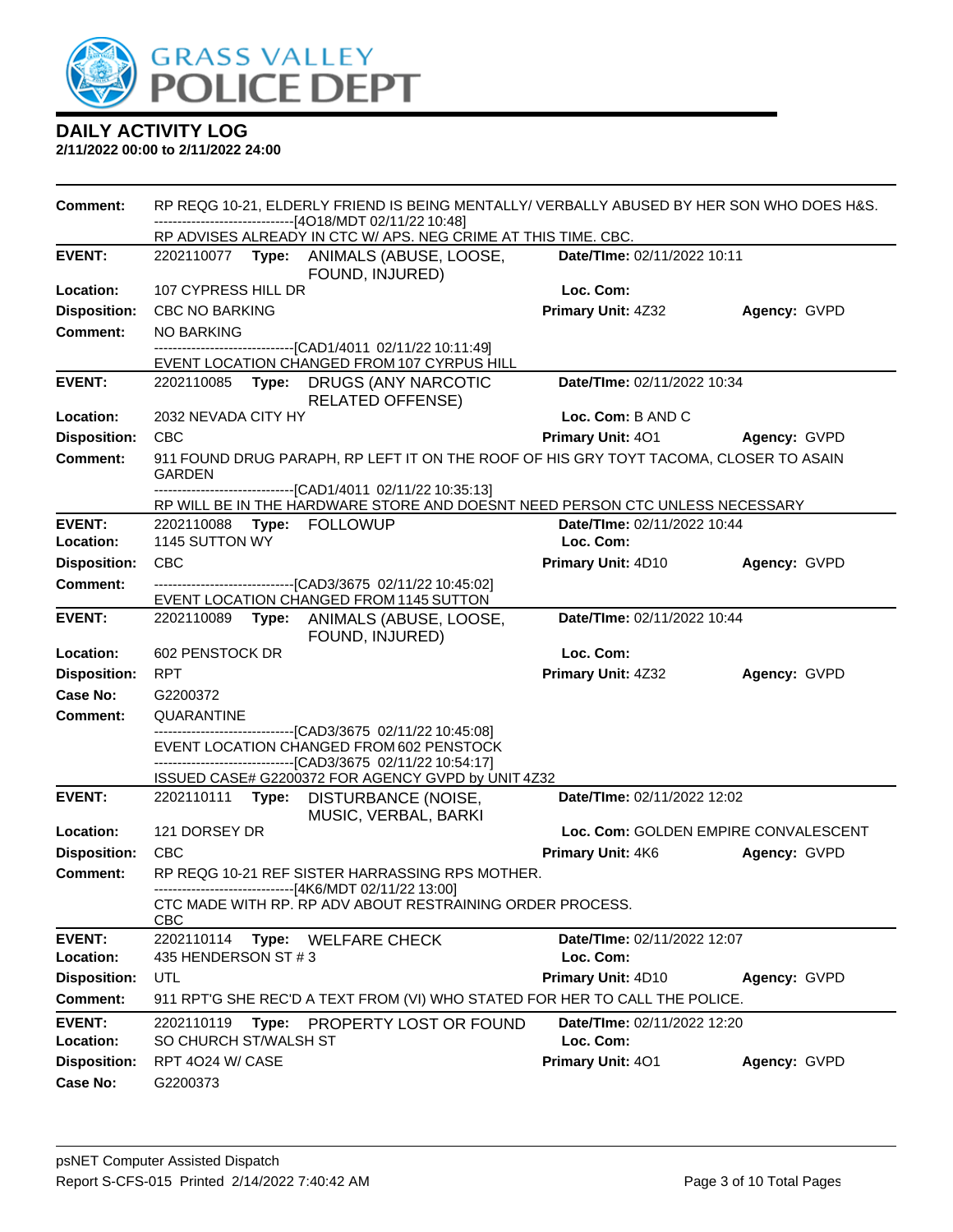

| <b>Comment:</b>     |                            |       | RP RPTG YELLOW CHILDS TONKA BIKE                                                                                    |                             |                                           |
|---------------------|----------------------------|-------|---------------------------------------------------------------------------------------------------------------------|-----------------------------|-------------------------------------------|
|                     |                            |       | -------------------------[CAD1/4011_02/11/22 12:23:06]<br>RP LEAVING IT BY WALSH ST STORE                           |                             |                                           |
|                     |                            |       | ------------------------------[CAD1/4011 02/11/22 12:30:17]                                                         |                             |                                           |
|                     |                            |       | CORRECTION, LEFT AT THE DOOR TO THE CHURCH ON WALSH<br>-------------------------------[CAD3/3675 02/11/22 12:35:12] |                             |                                           |
|                     |                            |       | ISSUED CASE# G2200373-G2200373 FOR GVPD by UNIT 4O24                                                                |                             |                                           |
| <b>EVENT:</b>       |                            |       | 2202110124 Type: 911 UNKNOWN                                                                                        | Date/TIme: 02/11/2022 12:40 |                                           |
| Location:           |                            |       | (HANGUPS, ABAN'S)<br>LAT: 39.19841900 LONG: -121.056386                                                             | Loc. Com:                   |                                           |
| <b>Disposition:</b> | HBD NEG CALL BACK RECD     |       |                                                                                                                     | <b>Primary Unit:</b>        | Agency: GVPD                              |
| <b>Comment:</b>     | 911 ABAN                   |       |                                                                                                                     |                             |                                           |
|                     |                            |       | -------------------------------[CAD1/4011_02/11/22 13:21:12]<br>NEG ANSWER ON CALL BACK, VM LEFT                    |                             |                                           |
| <b>EVENT:</b>       | 2202110126                 | Type: | ***** EVENT CLOSED BY CAD3 WITH COMMENT-NEG CALL BACK RECD<br>911 UNKNOWN                                           | Date/TIme: 02/11/2022 12:48 |                                           |
|                     |                            |       | (HANGUPS, ABAN'S)                                                                                                   |                             |                                           |
| Location:           | 600 FREEMAN LN             |       |                                                                                                                     |                             | Loc. Com: TRIPPS AUTO BODY & PAINT SHOP   |
| <b>Disposition:</b> | <b>HBD MISDIAL</b>         |       |                                                                                                                     | <b>Primary Unit:</b>        | Agency: GVPD                              |
| Comment:            | 911 MISDIAL                |       | ***** EVENT CLOSED BY CAD3 WITH COMMENT-MISDIAL                                                                     |                             |                                           |
| <b>EVENT:</b>       | 2202110127                 |       | Type: ANIMALS (ABUSE, LOOSE,<br>FOUND, INJURED)                                                                     | Date/TIme: 02/11/2022 12:48 |                                           |
| <b>Disposition:</b> | CBC                        |       |                                                                                                                     | Primary Unit: 401           | Agency: GVPD                              |
| Comment:            |                            |       |                                                                                                                     |                             |                                           |
| <b>EVENT:</b>       | 2202110131                 | Type: | <b>COMMUNITY POLICING</b><br><b>ACTION</b>                                                                          | Date/TIme: 02/11/2022 12:54 |                                           |
| <b>Disposition:</b> | <b>CBC</b>                 |       |                                                                                                                     | Primary Unit: 402           | Agency: GVPD                              |
| Comment:            |                            |       |                                                                                                                     |                             |                                           |
| <b>EVENT:</b>       | 2202110132                 | Type: | <b>FRAUD</b>                                                                                                        | Date/TIme: 02/11/2022 12:57 |                                           |
| Location:           | 129 S AUBURN ST            |       |                                                                                                                     |                             | Loc. Com: GRASS VALLEY POLICE DEPARTMENT  |
| <b>Disposition:</b> | <b>RPT RPTTAKEN</b>        |       |                                                                                                                     | Primary Unit: 4D10          | Agency: GVPD                              |
| Case No:            | G2200374                   |       |                                                                                                                     |                             |                                           |
| Comment:            | RP AT GVPD REF FRAUD CALL. |       | -------------------------------[CAD3/3675 02/11/22 13:02:02]<br>ISSUED CASE# G2200374 FOR AGENCY GVPD by UNIT 4D10  |                             |                                           |
| <b>EVENT:</b>       |                            |       | 2202110143 Type: ATTEMPT TO CONTACT                                                                                 | Date/TIme: 02/11/2022 13:17 |                                           |
| Location:           | 2032 NEVADA CITY HY        |       |                                                                                                                     | 6105                        | Loc. Com: B C TRUE VALUE HARDWARE 530 723 |
| <b>Disposition:</b> | RPT RPT TAKEN              |       |                                                                                                                     | Primary Unit: 4018          | Agency: GVPD                              |
| Case No:            | G2200375                   |       |                                                                                                                     |                             |                                           |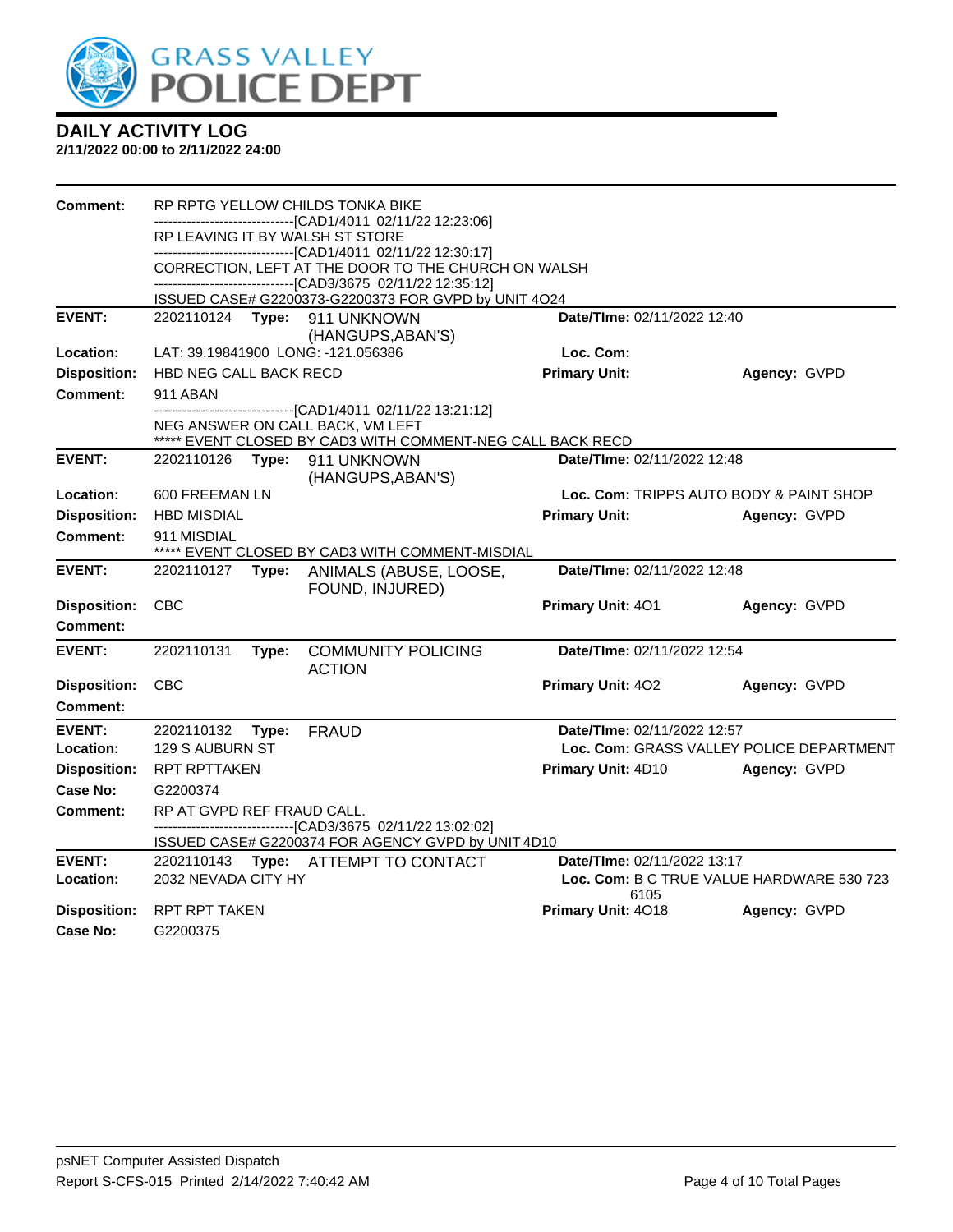

| Comment:            | X659E0                                                                                                                                                                         |                                                                                                                                                   |                                       |                                          |  |  |
|---------------------|--------------------------------------------------------------------------------------------------------------------------------------------------------------------------------|---------------------------------------------------------------------------------------------------------------------------------------------------|---------------------------------------|------------------------------------------|--|--|
|                     |                                                                                                                                                                                | --------------------------------[CAD1/4011 02/11/22 13:18:43]<br>EVENT LOCATION CHANGED FROM NEVADA CITY HY/ BRUNSWICK                            |                                       |                                          |  |  |
|                     | --------------------------------[CAD1/4011 02/11/22 13:20:00]<br>CONFIRMED OUTSTANDING THROUGH CHP GRASS VALLEY<br>------------------------------[CAD3/3675 02/11/22 13:40:54] |                                                                                                                                                   |                                       |                                          |  |  |
|                     |                                                                                                                                                                                | ISSUED CASE# G2200375 FOR AGENCY GVPD by UNIT 4O18                                                                                                |                                       |                                          |  |  |
|                     |                                                                                                                                                                                | --------------------------------[CAD3/3675 02/11/22 13:42:01]<br>EVENT LOCATION CHANGED FROM NEVADA CITY HY/BRUNSWICK RD GV                       |                                       |                                          |  |  |
|                     |                                                                                                                                                                                | --------------------------------[CAD1/4011 02/11/22 14:11:13]<br>TOW ASSIGNED-GOLD COUNTRY TOW, 1025 IDAHO MARYLAND DR, GRASS VALLEY, 5309555653, |                                       |                                          |  |  |
|                     | GOLD COUNTRY IN ROUTE                                                                                                                                                          | -------------------------------[CAD1/4011_02/11/22 14:11:17]                                                                                      |                                       |                                          |  |  |
|                     | TOW CANCELLED-GOLD COUNTRY TOW                                                                                                                                                 | ------------------------------[CAD3/3675 02/11/22 14:21:09]                                                                                       |                                       |                                          |  |  |
|                     | VEH LOCATED                                                                                                                                                                    | ------------------------------[CAD1/4011 02/11/22 14:56:04]                                                                                       |                                       |                                          |  |  |
| <b>EVENT:</b>       | 2202110144 Type: TRESPASS                                                                                                                                                      |                                                                                                                                                   | Date/TIme: 02/11/2022 13:23           |                                          |  |  |
| Location:           | 1103 SUTTON WY                                                                                                                                                                 |                                                                                                                                                   | Loc. Com:                             |                                          |  |  |
| <b>Disposition:</b> | <b>CBC MOVING ALONG</b>                                                                                                                                                        |                                                                                                                                                   | <b>Primary Unit: 401 Agency: GVPD</b> |                                          |  |  |
| Comment:            | <b>CLIMBING THE WALLS</b>                                                                                                                                                      | RP RPTG ONE MALE SUBJ SLEEPING NEXT TO THE BUILDING, OTHER SUBJ PULLING UP STAKES AND                                                             |                                       |                                          |  |  |
|                     | <b>TRANSIENT MALES</b>                                                                                                                                                         | --------------------------------[CAD1/4011_02/11/22 13:23:34]                                                                                     |                                       |                                          |  |  |
|                     |                                                                                                                                                                                |                                                                                                                                                   |                                       |                                          |  |  |
| <b>EVENT:</b>       |                                                                                                                                                                                | IN IN BLU JEANS AND BLK JACKET, NFI ON SECOND SUBJ<br>2202110153 Type: PROPERTY LOST OR FOUND                                                     | Date/TIme: 02/11/2022 14:02           |                                          |  |  |
| Location:           | 129 S AUBURN ST                                                                                                                                                                |                                                                                                                                                   |                                       | Loc. Com: GRASS VALLEY POLICE DEPARTMENT |  |  |
| <b>Disposition:</b> | <b>RPT</b>                                                                                                                                                                     |                                                                                                                                                   | <b>Primary Unit: 4D10</b>             | Agency: GVPD                             |  |  |
| Case No:            | G2200376                                                                                                                                                                       |                                                                                                                                                   |                                       |                                          |  |  |
| <b>Comment:</b>     | RP IN THE LOBBY W/ PHONE TO TURN IN.                                                                                                                                           |                                                                                                                                                   |                                       |                                          |  |  |
|                     |                                                                                                                                                                                | -------------------------------[CAD3/3675_02/11/22 14:04:41]<br>ISSUED CASE# G2200376 FOR AGENCY GVPD by UNIT 4D10                                |                                       |                                          |  |  |
| <b>EVENT:</b>       |                                                                                                                                                                                | 2202110155 Type: COMMUNITY POLICING<br><b>ACTION</b>                                                                                              | Date/TIme: 02/11/2022 14:06           |                                          |  |  |
| Location:           | 124 WE MAIN ST                                                                                                                                                                 |                                                                                                                                                   | Loc. Com:                             |                                          |  |  |
| <b>Disposition:</b> | <b>CBC</b>                                                                                                                                                                     |                                                                                                                                                   | <b>Primary Unit: 402</b>              | Agency: GVPD                             |  |  |
| <b>Comment:</b>     | <b>SIERRA STARR</b>                                                                                                                                                            |                                                                                                                                                   |                                       |                                          |  |  |
|                     |                                                                                                                                                                                | -------------------------------[CAD3/3675 02/11/22 14:12:30]<br>EVENT LOCATION CHANGED FROM 124 W MAIN ST.                                        |                                       |                                          |  |  |
| <b>EVENT:</b>       | 2202110159                                                                                                                                                                     | Type: ANIMALS (ABUSE, LOOSE,<br>FOUND, INJURED)                                                                                                   | <b>Date/Time: 02/11/2022 14:18</b>    |                                          |  |  |
| Location:           | 554 WHITING ST                                                                                                                                                                 |                                                                                                                                                   | Loc. Com:                             |                                          |  |  |
| <b>Disposition:</b> | <b>CBC</b>                                                                                                                                                                     |                                                                                                                                                   | Primary Unit: 4Z32                    | Agency: GVPD                             |  |  |
| <b>Comment:</b>     |                                                                                                                                                                                | ------------------------[CAD3/3675_02/11/22 14:18:19]<br>EVENT LOCATION CHANGED FROM 554 WHITING ST                                               |                                       |                                          |  |  |
| <b>EVENT:</b>       | 2202110160                                                                                                                                                                     | Type: ANIMALS (ABUSE, LOOSE,<br>FOUND, INJURED)                                                                                                   | Date/TIme: 02/11/2022 14:23           |                                          |  |  |
| Location:           | 129 W MCKNIGHT WY                                                                                                                                                              |                                                                                                                                                   | Loc. Com: SPD                         |                                          |  |  |
| <b>Disposition:</b> | GOA                                                                                                                                                                            |                                                                                                                                                   | Primary Unit: 4Z32                    | Agency: GVPD                             |  |  |
| <b>Comment:</b>     | THE T-MOBILE.                                                                                                                                                                  | SILVER TOYT TRUCK W/ CAMPERSHELL 14TADS - DOG LOCKED INSIDE BARKING FOR THE LAST 30MIN NEAR                                                       |                                       |                                          |  |  |
| <b>EVENT:</b>       | 2202110162<br>Type:                                                                                                                                                            | ALL OTHERS                                                                                                                                        | Date/TIme: 02/11/2022 14:31           |                                          |  |  |
| Location:           | 328 SO AUBURN ST                                                                                                                                                               |                                                                                                                                                   | Loc. Com:                             |                                          |  |  |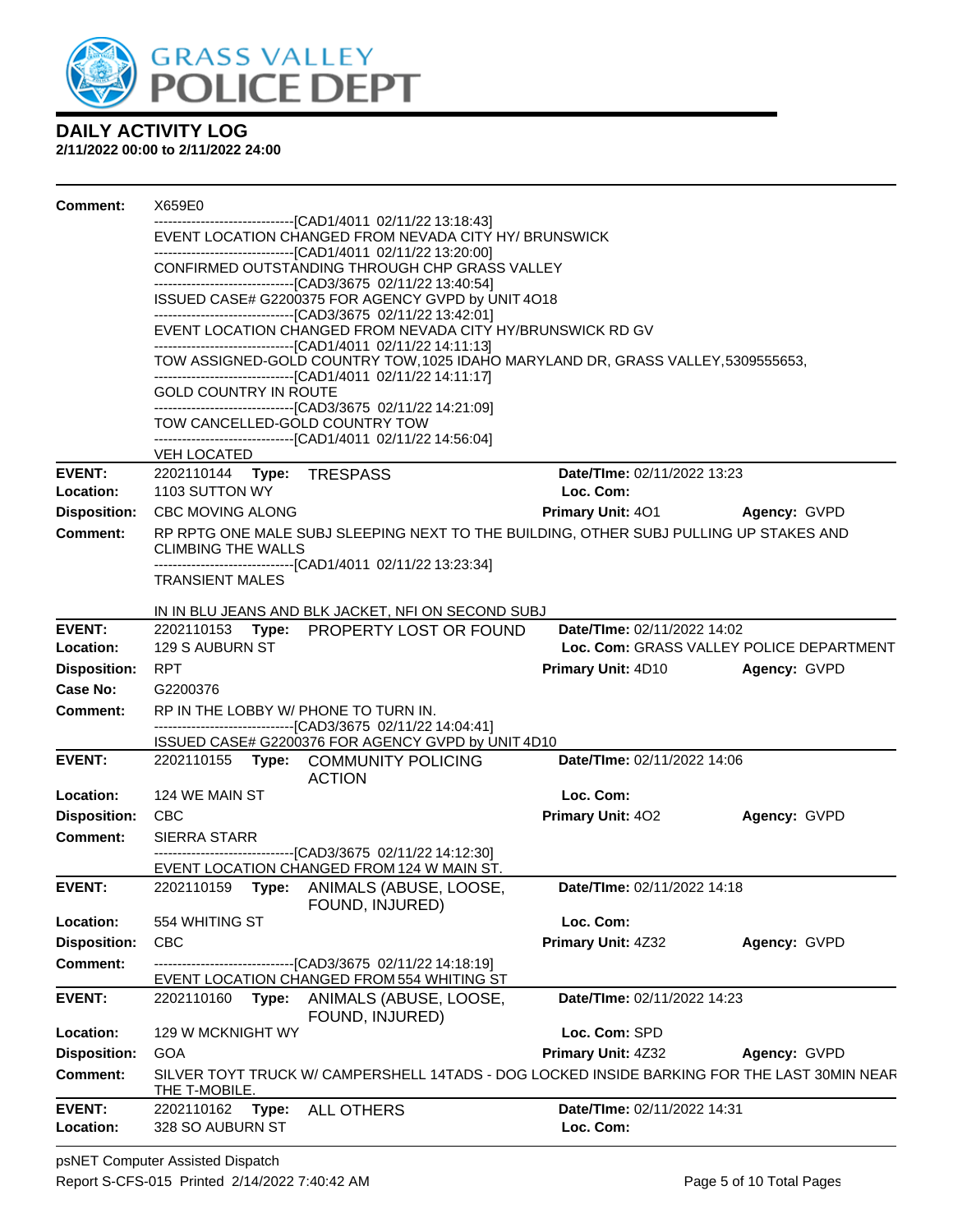

| <b>Disposition:</b>              | <b>CBC</b>                                                                                                                                                                                   | <b>Primary Unit: 401</b>                 | Agency: GVPD |
|----------------------------------|----------------------------------------------------------------------------------------------------------------------------------------------------------------------------------------------|------------------------------------------|--------------|
| Comment:                         | RP REQG 10-21 REF ISSUES W/ DECEASED FATHERS GIRLFRIEND                                                                                                                                      |                                          |              |
| <b>EVENT:</b>                    | 2202110177<br>Type:<br>DISTURBANCE (NOISE,<br>MUSIC, VERBAL, BARKI                                                                                                                           | Date/TIme: 02/11/2022 15:02              |              |
| Location:                        | 22 ROCKWOOD DR                                                                                                                                                                               | Loc. Com:                                |              |
| <b>Disposition:</b>              | CBC REF TO CIVIL                                                                                                                                                                             | Primary Unit: 4018                       | Agency: GVPD |
| <b>Comment:</b>                  | 911 RP IS CAREGIVER RPTG POTENTIAL ELDER ABUSE. ELDERLY FEMALES SON IS AT THE RES AND<br>CAUSING A 415V, NFI RP DISCONNECTED<br>-------------------------------[CAD1/4011 02/11/22 15:05:11] |                                          |              |
|                                  | NEG ANSWER ON CALL BACK                                                                                                                                                                      |                                          |              |
| <b>EVENT:</b>                    | 2202110178 <b>Type:</b><br><b>SUSPICIOUS CIRCUMSTANCE</b><br>(VEHICLE, PERSON                                                                                                                | Date/TIme: 02/11/2022 15:03              |              |
| Location:                        | 238 ARCADIA DR                                                                                                                                                                               | Loc. Com:                                |              |
| <b>Disposition:</b>              | HBD 4018 TO ADVISE D UNITS                                                                                                                                                                   | <b>Primary Unit:</b>                     | Agency: GVPD |
| <b>Comment:</b>                  | RP RPTG SUSPICIOUS ACTIVITY AT ADDRESS. VEHS AND SUBJS COMING AND GOING FROM THE RES. RP<br>STATING THIS HAS BEEN GOING ON FOR A LONG TIME.                                                  |                                          |              |
|                                  | HOMEOWNER IS ELDERLY FEMALE THAT ISNT LIVING THERE, HER GRANDSON CURRENTLY LIVES THERE<br>***** EVENT CLOSED BY CAD3 WITH COMMENT-4018 TO ADVISE D UNITS                                     |                                          |              |
| <b>EVENT:</b>                    | Type: VEH CITES, VIN, TOWS, DUI<br>2202110179                                                                                                                                                | Date/TIme: 02/11/2022 15:08              |              |
| Location:                        | 720 SUTTON WY                                                                                                                                                                                | Loc. Com: RITE AID                       |              |
| <b>Disposition:</b>              | <b>AST</b>                                                                                                                                                                                   | Primary Unit: 4S1                        | Agency: GVPD |
| <b>Case No:</b>                  | G2200378                                                                                                                                                                                     |                                          |              |
| <b>Comment:</b>                  | O/W VEH OCC"D<br>-------------------------------[CAD3/3675 02/11/22 15:08:20]                                                                                                                |                                          |              |
|                                  | EVENT LOCATION CHANGED FROM RITE AID                                                                                                                                                         |                                          |              |
|                                  | -------------------------------[CAD3/3675 02/11/22 15:16:19]<br>ISSUED CASE# G2200378 FOR AGENCY GVPD by UNIT 4K6                                                                            |                                          |              |
| <b>EVENT:</b>                    | 2202110181<br>Type: ANIMALS (ABUSE, LOOSE,<br>FOUND, INJURED)                                                                                                                                | Date/TIme: 02/11/2022 15:12              |              |
| Location:                        | 225 COLFAX AV                                                                                                                                                                                | Loc. Com:                                |              |
| <b>Disposition:</b>              | RPT RPT TAKEN                                                                                                                                                                                | Primary Unit: 4Z32                       | Agency: GVPD |
| <b>Case No:</b>                  | G2200377                                                                                                                                                                                     |                                          |              |
| <b>Comment:</b>                  | <b>BITE RPT</b>                                                                                                                                                                              |                                          |              |
|                                  | -------------------------------[CAD1/4011 02/11/22 15:12:13]<br>ISSUED CASE# G2200377 FOR AGENCY GVPD by UNIT 4Z32<br>-------------------------------[CAD3/3675 02/11/22 15:12:18]           |                                          |              |
|                                  | EVENT LOCATION CHANGED FROM 225 COLFAX                                                                                                                                                       |                                          |              |
| <b>EVENT:</b>                    |                                                                                                                                                                                              | Date/TIme: 02/11/2022 15:13              |              |
| Location:<br><b>Disposition:</b> | 238 ARCADIA DR<br>HBD LOG PER 4D10                                                                                                                                                           | Loc. Com:<br><b>Primary Unit:</b>        |              |
| <b>Comment:</b>                  | RP RPTG TWO MORE VEHS JUST PULLED UP TO THE RES. RP WANTS AN OFFICER TO SWING BY                                                                                                             |                                          | Agency: GVPD |
|                                  | GRY SUV, OTHER IS BLK PICKUP.<br>***** EVENT CLOSED BY CAD3 WITH COMMENT-LOG PER 4D10                                                                                                        |                                          |              |
| <b>EVENT:</b><br>Location:       | Type: VEHICLE STOP<br>2202110191<br>CYPRESS HILL DR/CASTLEMONT DR                                                                                                                            | Date/TIme: 02/11/2022 15:41<br>Loc. Com: |              |
| <b>Disposition:</b>              | ARA 1203.211364                                                                                                                                                                              | <b>Primary Unit:</b>                     | Agency: GVPD |
| <b>Case No:</b>                  | G2200379                                                                                                                                                                                     |                                          |              |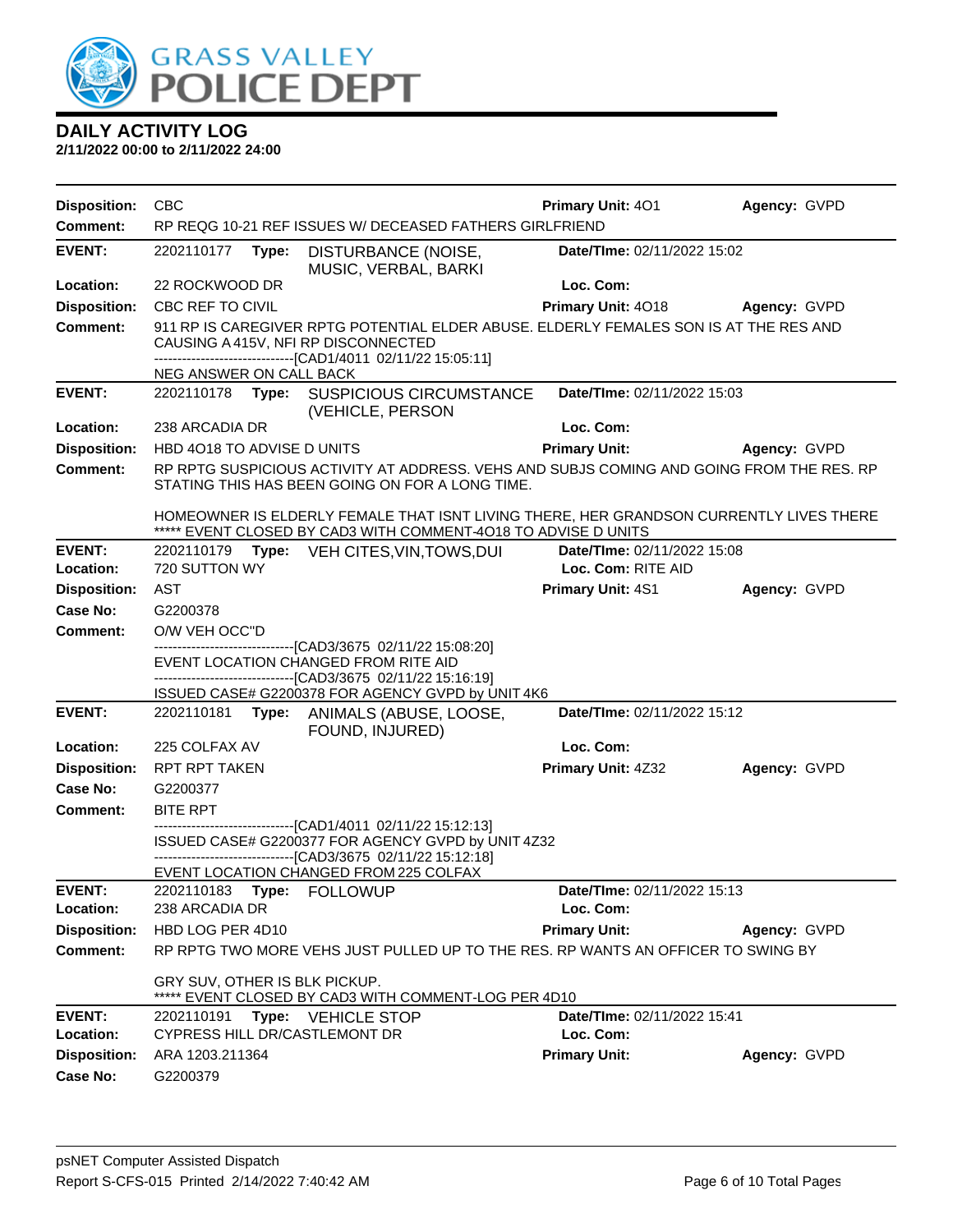

| Comment:                         | License: 6BQG252 State: CA                                                                                                                       |                                              |              |
|----------------------------------|--------------------------------------------------------------------------------------------------------------------------------------------------|----------------------------------------------|--------------|
|                                  | -----------------------[CAD1/4011_02/11/22 15:47:40]<br>EVENT LOCATION CHANGED FROM CYRPESS HILL/ CASTLEMONTE                                    |                                              |              |
|                                  | -------------------------------[CAD3/3675 02/11/22 16:02:25]                                                                                     |                                              |              |
|                                  | ISSUED CASE# G2200379 FOR AGENCY GVPD by UNIT 4D10                                                                                               |                                              |              |
|                                  | -------------------------------[CAD1/4011 02/11/22 16:08:41]<br>TOW ASSIGNED-GOLD COUNTRY TOW, 1025 IDAHO MARYLAND DR, GRASS VALLEY, 5309555653, |                                              |              |
|                                  | -------------------------------[CAD1/4011_02/11/22 16:08:59]                                                                                     |                                              |              |
|                                  | <b>GOLD COUNTRY IN ROUTE</b><br>-------------------------------[CAD3/3675 02/11/22 16:31:47]                                                     |                                              |              |
|                                  | FCN/3702204203720                                                                                                                                |                                              |              |
| <b>EVENT:</b>                    | 2202110192 Type: EXTRA PATROL                                                                                                                    | Date/TIme: 02/11/2022 15:43                  |              |
| Location:                        | 851 SUTTON WY                                                                                                                                    | Loc. Com: CULTURE SHOCK YOGURT               |              |
| <b>Disposition:</b>              | <b>CBC</b>                                                                                                                                       | <b>Primary Unit: 4K6</b>                     | Agency: GVPD |
| <b>Comment:</b>                  | RP REQG EXTRA PATROL THROUGHOUT THE NIGHT BTWN 2200HRS-0600HRS DUE TO TRANSIENT ACTIVITY                                                         |                                              |              |
| <b>EVENT:</b>                    | 2202110194 Type:<br><b>TRAFFIC ACCIDENT</b>                                                                                                      | Date/TIme: 02/11/2022 15:54                  |              |
| Location:                        | 129 W MCKNIGHT WY                                                                                                                                | Loc. Com: SPD                                |              |
| <b>Disposition:</b>              | <b>CBC MESSAGE LEFT</b>                                                                                                                          | Primary Unit: 401                            | Agency: GVPD |
| Comment:                         | RPTG COLD 11-82, REQG 10-21                                                                                                                      |                                              |              |
| <b>EVENT:</b>                    | 2202110197 Type:<br><b>TRAFFIC ACCIDENT</b>                                                                                                      | Date/TIme: 02/11/2022 15:58<br>Loc. Com: SPD |              |
| Location:<br><b>Disposition:</b> | 129 W MCKNIGHT WY<br><b>RPT</b>                                                                                                                  |                                              |              |
| Case No:                         | G2200380                                                                                                                                         | Primary Unit: 401                            | Agency: GVPD |
| <b>Comment:</b>                  | RP CALLED BACK, STATING SHES NOT NEAR HER PHONE, WILL BE AT JCPENNEY MENS SIDE IN WHI TOYT                                                       |                                              |              |
|                                  | AVALON TO RPT THE11-82                                                                                                                           |                                              |              |
|                                  | -------------------------------[CAD3/3675 02/11/22 16:08:57]                                                                                     |                                              |              |
| <b>EVENT:</b>                    | ISSUED CASE# G2200380 FOR AGENCY GVPD by UNIT 401<br>2202110199    Type: ALL OTHERS                                                              | Date/TIme: 02/11/2022 16:02                  |              |
| Location:                        | 925 MAIDU AV                                                                                                                                     | Loc. Com:                                    |              |
| <b>Disposition:</b>              | <b>CBC</b>                                                                                                                                       | Primary Unit: 4018                           | Agency: GVPD |
| <b>Comment:</b>                  | INMATE REQG TO TALK TO GVPD DETECTIVE.                                                                                                           |                                              |              |
|                                  |                                                                                                                                                  |                                              |              |
|                                  | REF CASE # G2200318 FOR AGENCY GVPD by UNIT 4018                                                                                                 |                                              |              |
| <b>EVENT:</b>                    | 2202110204<br>Type:<br>DRUGS (ANY NARCOTIC                                                                                                       | Date/TIme: 02/11/2022 16:29                  |              |
|                                  | <b>RELATED OFFENSE)</b>                                                                                                                          |                                              |              |
|                                  |                                                                                                                                                  |                                              |              |
| Location:                        | <b>MARSHALL ST/PINE LN</b>                                                                                                                       | Loc. Com:                                    |              |
| <b>Disposition:</b>              | <b>CBC</b>                                                                                                                                       | Primary Unit: 4K6                            | Agency: GVPD |
| <b>Comment:</b>                  | RP RPTG INCREASE IN DRUG DEALING OCCURING ON THE STREET. REQG EXTRA PATROL.<br>--[CAD1/4011 02/11/22 16:29:36]<br>----------------------         |                                              |              |
|                                  | RP ALSO SAW A DEAL HAPPEN AT SO AUBURN/ WINCHESTER                                                                                               |                                              |              |
| <b>EVENT:</b>                    | 2202110206<br>Type: VEHICLE STOP                                                                                                                 | Date/TIme: 02/11/2022 16:39                  |              |
| Location:                        | HUGHES RD/EA MAIN ST                                                                                                                             | Loc. Com:                                    |              |
| <b>Disposition:</b>              | <b>WA</b>                                                                                                                                        | Primary Unit: 4D10                           | Agency: GVPD |
| Comment:                         | License: 5NGD626 State: CA                                                                                                                       |                                              |              |
|                                  | -------------------------------[CAD3/3675 02/11/22 16:41:44]<br>EVENT LOCATION CHANGED FROM HUGHES/ E MAIN                                       |                                              |              |
| <b>EVENT:</b>                    | 2202110207 Type: VEH CITES, VIN, TOWS, DUI                                                                                                       | Date/TIme: 02/11/2022 16:40                  |              |
| Location:<br><b>Disposition:</b> | 605 S AUBURN ST<br><b>CBC</b>                                                                                                                    | Loc. Com:<br><b>Primary Unit: 4K6</b>        | Agency: GVPD |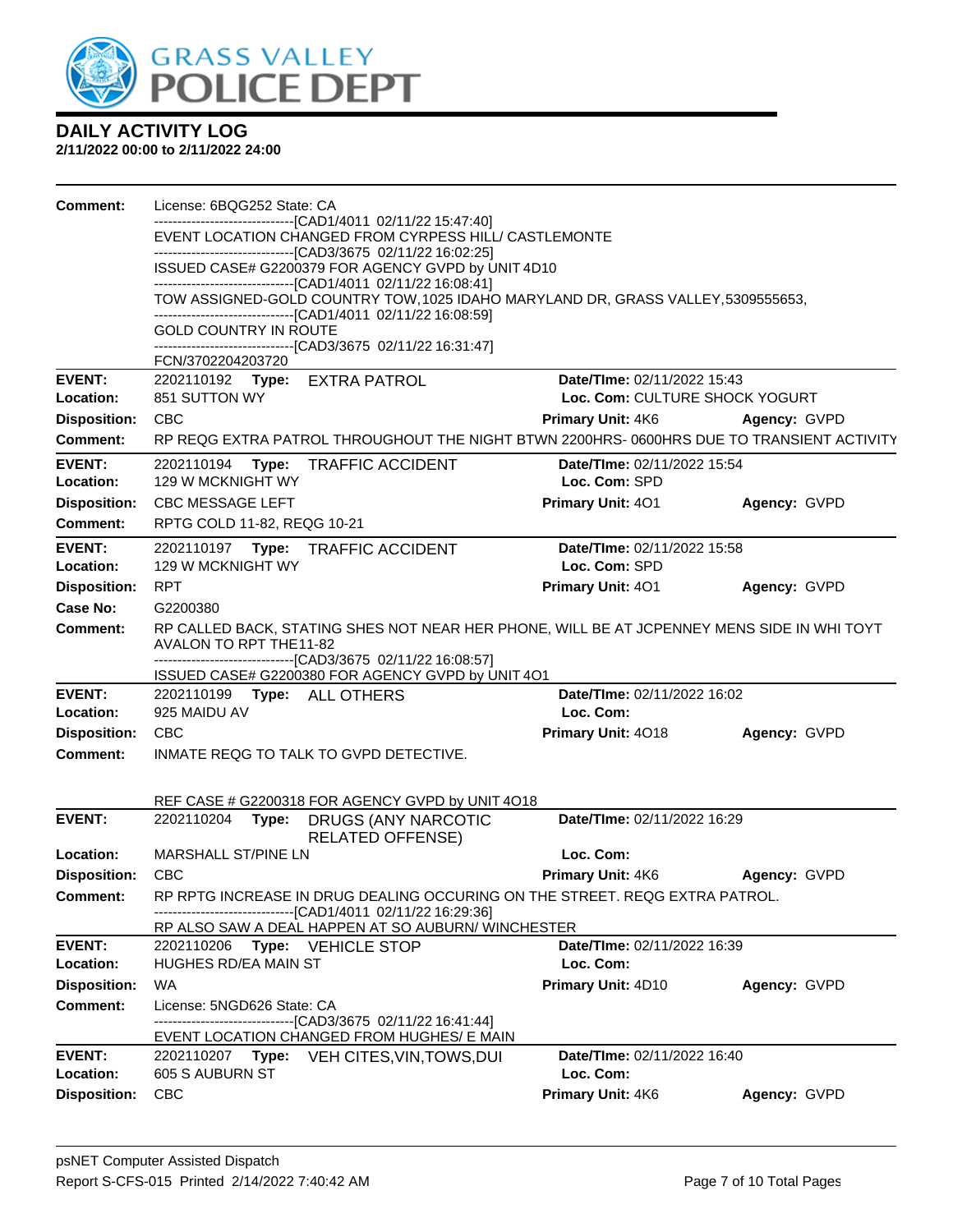

| Comment:                               | WFA BLN BLK SHIRT            |       | 911 23103 GOLD SATURN W/ DAMAGE WAS A WRONG WAY.<br>RP STATES THE DRIVER HAS GONE BACK AND FORTH3 TIMES<br>------------------------------[CAD3/3675 02/11/22 16:40:44]<br>RP STATES THAT THE DRIVER PREVIOUSLY WAS IN A 415 W/ A MALE SUBJ |                                                                                                                         |                                          |
|----------------------------------------|------------------------------|-------|--------------------------------------------------------------------------------------------------------------------------------------------------------------------------------------------------------------------------------------------|-------------------------------------------------------------------------------------------------------------------------|------------------------------------------|
| <b>EVENT:</b>                          | 2202110210                   | Type: | 911 UNKNOWN                                                                                                                                                                                                                                | Date/TIme: 02/11/2022 16:47                                                                                             |                                          |
| Location:                              | 141 EA MAIN ST               |       | (HANGUPS, ABAN'S)                                                                                                                                                                                                                          | Loc. Com: ROOST GRASS VALLEY BREWING                                                                                    |                                          |
| <b>Disposition:</b>                    | <b>HBD</b>                   |       |                                                                                                                                                                                                                                            | <b>Primary Unit:</b>                                                                                                    | Agency: GVPD                             |
| <b>Comment:</b>                        | 911 ABAN X2                  |       |                                                                                                                                                                                                                                            |                                                                                                                         |                                          |
|                                        |                              |       | -------------------------[CAD1/4011_02/11/22 17:03:50]<br>NEG ANSWER ON CALL BACK, VM LEFT                                                                                                                                                 |                                                                                                                         |                                          |
|                                        |                              |       | -------------------------------[CAD1/4011_02/11/22 17:10:51]<br>-------------------------------[CAD1/4011_02/11/22 17:11:00]                                                                                                               | EVENT LOCATION CHANGED FROM LAT:39.22497300 LONG: -121.037503 GRASS VALLEY                                              |                                          |
|                                        | ***** EVENT CLOSED BY CAD1   |       | RP CALLED BACK, C4 ACCIDENTAL                                                                                                                                                                                                              |                                                                                                                         |                                          |
| <b>EVENT:</b>                          |                              |       | 2202110216 Type: PUBLIC RELATION CONTACT                                                                                                                                                                                                   | Date/TIme: 02/11/2022 17:10                                                                                             |                                          |
| Location:                              | 129 S AUBURN ST              |       |                                                                                                                                                                                                                                            |                                                                                                                         | Loc. Com: GRASS VALLEY POLICE DEPARTMENT |
| <b>Disposition:</b><br><b>Comment:</b> | CBC INFO PROVIDED            |       |                                                                                                                                                                                                                                            | <b>Primary Unit: 4K6</b><br>RP IFO THE GVPD REF HER 9YR WHO IS HAVING BEHAVIOR ISSUES. RP IS REQ'G 5MIN OF AN OFFICER'S | Agency: GVPD                             |
|                                        | TIME TO SPEAK W/ HER CHILD.  |       |                                                                                                                                                                                                                                            |                                                                                                                         |                                          |
| <b>EVENT:</b>                          | 2202110221                   |       | Type: ORDINANCES<br>(COUNTY/MUNICIPAL)                                                                                                                                                                                                     | Date/TIme: 02/11/2022 17:17                                                                                             |                                          |
| Location:                              | 165 MILL ST                  |       |                                                                                                                                                                                                                                            | Loc. Com: DEL ORO 530 272 1646                                                                                          |                                          |
| <b>Disposition:</b>                    |                              |       | CBC UNOCC'D WILL NOTIFY NIGHTS                                                                                                                                                                                                             | <b>Primary Unit: 401</b>                                                                                                | Agency: GVPD                             |
| <b>Comment:</b>                        |                              |       | THROUGH A HOLE HE DUG IN THE DIRT.                                                                                                                                                                                                         | TRANSIENT SUBJ MADE A HOME OUT OF THE FENCED OFF AREA BEHIND THE BNS. SU ACCESSES IT                                    |                                          |
| <b>EVENT:</b>                          |                              |       | 2202110224 Type: TRAFFIC (DUI, PARKING,<br>SPEED, HAZ                                                                                                                                                                                      | Date/TIme: 02/11/2022 17:25                                                                                             |                                          |
| Location:                              | 105 NEAL ST                  |       |                                                                                                                                                                                                                                            | Loc. Com: SAFEWAY                                                                                                       |                                          |
| <b>Disposition:</b>                    | <b>WA</b>                    |       |                                                                                                                                                                                                                                            | Primary Unit: 4D10                                                                                                      | Agency: GVPD                             |
| <b>Comment:</b>                        | <b>BLOCKING THE SIDEWALK</b> |       |                                                                                                                                                                                                                                            | RP RPTG UNOCCUPIED COMMERCIAL FORD VEH "HORIZON OXYGEN MEDICAL EQUIPMENT" COMPLETELY                                    |                                          |
| <b>EVENT:</b>                          | 2202110226                   |       | Type: SUSPICIOUS CIRCUMSTANCE<br>(VEHICLE, PERSON                                                                                                                                                                                          | Date/TIme: 02/11/2022 17:39                                                                                             |                                          |
| Location:                              | 1255 E MAIN ST               |       |                                                                                                                                                                                                                                            | Loc. Com: KNCO                                                                                                          |                                          |
| <b>Disposition:</b>                    | CBC 98M                      |       |                                                                                                                                                                                                                                            | <b>Primary Unit: 4K6</b>                                                                                                | Agency: GVPD                             |
| Comment:                               |                              |       | TOWARD THE HOTEL. WHEN HE SAW RP, THE SU LEFT.                                                                                                                                                                                             | MALE SUBJ WAS PARKED IN THE DISABLED VEH PARKING SPOT, HAD BINOCULARS OUT AND WAS LOOKING                               |                                          |
|                                        | SMALL WHI TOYT LP#3MED327    |       | -------------------------------[CAD1/4011 02/11/22 17:39:58]                                                                                                                                                                               |                                                                                                                         |                                          |
|                                        |                              |       | LAST SEEN LESS THAN 10 MIN AGO                                                                                                                                                                                                             |                                                                                                                         |                                          |
|                                        |                              |       | -------------------------------[4K6/MDT 02/11/22 18:00]<br>AREA CHECK CONDUCTED AND UTL.                                                                                                                                                   |                                                                                                                         |                                          |
|                                        | NEGATIVE CONTACT WITH RP.    |       |                                                                                                                                                                                                                                            |                                                                                                                         |                                          |
|                                        | CBC                          |       |                                                                                                                                                                                                                                            |                                                                                                                         |                                          |
| <b>EVENT:</b>                          | 2202110229                   | Type: | <b>ORDINANCES</b>                                                                                                                                                                                                                          | Date/TIme: 02/11/2022 17:53                                                                                             |                                          |
| Location:                              | 205 S CHURCH ST              |       | (COUNTY/MUNICIPAL)                                                                                                                                                                                                                         | Loc. Com: CHASE 530 274 3030                                                                                            |                                          |
| <b>Disposition:</b>                    | CBC BEAT INFO PER 4020       |       |                                                                                                                                                                                                                                            | Primary Unit: 4011                                                                                                      | Agency: GVPD                             |
|                                        |                              |       |                                                                                                                                                                                                                                            |                                                                                                                         |                                          |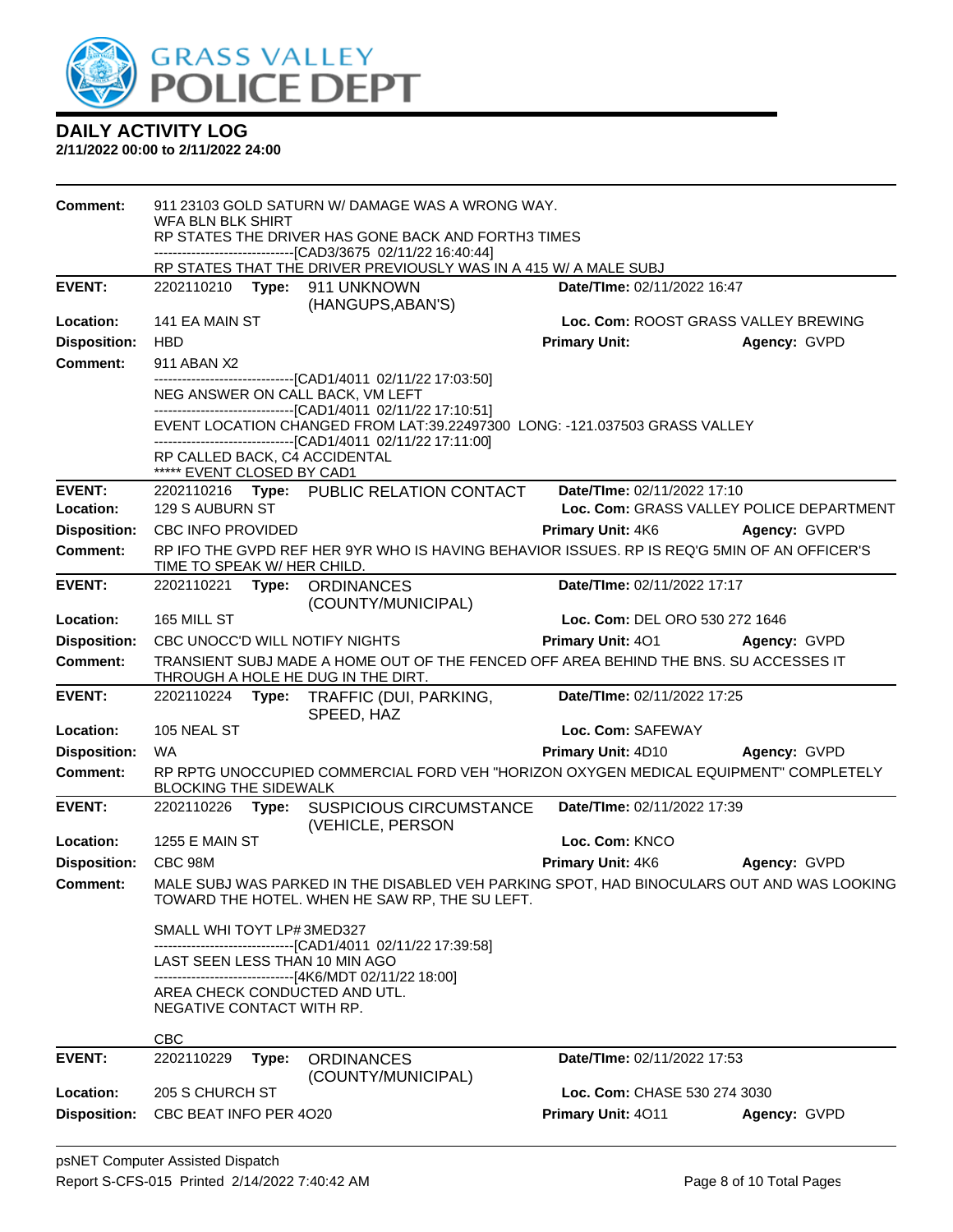

| <b>Comment:</b>     |                                |       | APPROX 25 JUVS SKATEBOARDING, MALES AND FEMALES                                                                                                                                                                                                                     |                                                     |              |
|---------------------|--------------------------------|-------|---------------------------------------------------------------------------------------------------------------------------------------------------------------------------------------------------------------------------------------------------------------------|-----------------------------------------------------|--------------|
| <b>EVENT:</b>       | 2202110232                     | Type: | DISTURBANCE (NOISE,<br>MUSIC, VERBAL, BARKI                                                                                                                                                                                                                         | Date/TIme: 02/11/2022 18:07                         |              |
| Location:           | 972 SUTTON WY                  |       |                                                                                                                                                                                                                                                                     | Loc. Com: BEST WESTERN 530 273 1393                 |              |
| <b>Disposition:</b> |                                |       | HBD RP ADVISED TO CALL BACK IF NEEDED                                                                                                                                                                                                                               | <b>Primary Unit:</b>                                | Agency: GVPD |
| <b>Comment:</b>     | IS OUT OF HIS VEH.             |       | CHP TRANSFER / 911 RPT'G A FEMALE WASN'T GETTING OUT OF HIS VEH HOWEVER WHILE LL THE FEMALE<br>GOT OUT AND WALKED AWAY FROM HIM. RP STATES HE DOESN'T NEED CONTACT NOW THAT THE FEMALE<br>***** EVENT CLOSED BY CAD3 WITH COMMENT-RP ADVISED TO CALL BACK IF NEEDED |                                                     |              |
| <b>EVENT:</b>       | 2202110233                     | Type: | <b>ORDINANCES</b>                                                                                                                                                                                                                                                   | Date/TIme: 02/11/2022 18:14                         |              |
|                     |                                |       | (COUNTY/MUNICIPAL)                                                                                                                                                                                                                                                  |                                                     |              |
| Location:           | 111 W MCKNIGHT WY              |       |                                                                                                                                                                                                                                                                     | Loc. Com: KMART                                     |              |
| <b>Disposition:</b> |                                |       | CBC MOVING ALONG SHORTLY, 10-98T                                                                                                                                                                                                                                    | Primary Unit: 4020                                  | Agency: GVPD |
| <b>Comment:</b>     |                                |       | RP RPTG SOMEONE LIVING IN A WHI TRAILER BEHIND THE BNS                                                                                                                                                                                                              |                                                     |              |
| <b>EVENT:</b>       | 2202110234                     | Type: | TRAFFIC (DUI, PARKING,<br>SPEED, HAZ                                                                                                                                                                                                                                | Date/TIme: 02/11/2022 18:25                         |              |
| Location:           | 49 HY/BRUNSWICK RD             |       |                                                                                                                                                                                                                                                                     | Loc. Com: SB                                        |              |
| <b>Disposition:</b> | <b>HBD</b>                     |       |                                                                                                                                                                                                                                                                     | <b>Primary Unit:</b>                                | Agency: GVPD |
| <b>Comment:</b>     | ***** EVENT CLOSED BY CAD1     |       | 911 23103 DRIVER IN LIFTED CHEVY TRUCK, ALL OVER THE ROADWAY TRF TO CHP.                                                                                                                                                                                            |                                                     |              |
| <b>EVENT:</b>       | 2202110235                     | Type: | DISTURBANCE (NOISE,<br>MUSIC, VERBAL, BARKI                                                                                                                                                                                                                         | Date/TIme: 02/11/2022 18:34                         |              |
| Location:           | 275 DORSEY DR #66              |       |                                                                                                                                                                                                                                                                     | Loc. Com: GRASS VALLEY TERRACE<br><b>APARTMENTS</b> |              |
| <b>Disposition:</b> | <b>RPT</b>                     |       |                                                                                                                                                                                                                                                                     | <b>Primary Unit: 4K6</b>                            | Agency: GVPD |
| Case No:            | G2200381                       |       |                                                                                                                                                                                                                                                                     |                                                     |              |
| <b>Comment:</b>     |                                |       | EX JUST PULLED THE FIRE ALARM BECAUSE RP WONT LET HIM IN. SUBJ IS THREATENING RP                                                                                                                                                                                    |                                                     |              |
|                     | MAROON SHIRT, JEANS            |       | -------------------------------[CAD1/4011 02/11/22 18:35:20]                                                                                                                                                                                                        |                                                     |              |
|                     |                                |       | -------------------------------[CAD1/4011 02/11/22 18:36:29]                                                                                                                                                                                                        |                                                     |              |
|                     | UNK IF THE SU IS STILL OUTSIDE |       | ------------------------[CAD1/4011_02/11/22 18:37:36]                                                                                                                                                                                                               |                                                     |              |
|                     | <b>SU POSS 11550</b>           |       |                                                                                                                                                                                                                                                                     |                                                     |              |
|                     |                                |       | ------------------------[CAD1/4106_02/11/22 18:53:01]                                                                                                                                                                                                               |                                                     |              |
|                     |                                |       | PER CALFIRE ENGINE IS REQ CTC FROM OFFICER<br>-------------------------------[CAD3/4085 02/11/22 19:08:30]                                                                                                                                                          |                                                     |              |
|                     |                                |       | ISSUED CASE# G2200381 FOR AGENCY GVPD by UNIT 4K6                                                                                                                                                                                                                   |                                                     |              |
| <b>EVENT:</b>       | 2202110236                     | Type: | DISTURBANCE (NOISE,<br>MUSIC, VERBAL, BARKI                                                                                                                                                                                                                         | Date/TIme: 02/11/2022 18:39                         |              |
| Location:           | DORSEY DR/49/20 RAMP           |       |                                                                                                                                                                                                                                                                     | Loc. Com:                                           |              |
| <b>Disposition:</b> | <b>AST</b>                     |       |                                                                                                                                                                                                                                                                     | <b>Primary Unit:</b>                                | Agency: GVPD |
| <b>Comment:</b>     | TWD AAA AREA.                  |       | 911 REPORTING SUBJ ATTEMPTED TO BREAK INTO HIS SONS HOUSE. RP HEARD IT OVER PHONE AS IT<br>OCCURED. WMA BLO HAIR, BLK SHIRT, BLK BACK PACK, BLK PANTS WALKING OVER DORSEY OVERPASS<br>--------------------------[CAD3/4085 02/11/22 18:43:06]                       |                                                     |              |
|                     |                                |       | RP WAS ADVISED NOT TO FOLLOW SU.                                                                                                                                                                                                                                    |                                                     |              |
| <b>EVENT:</b>       | 2202110237                     | Type: | <b>ORDINANCES</b><br>(COUNTY/MUNICIPAL)                                                                                                                                                                                                                             | Date/TIme: 02/11/2022 18:41                         |              |
| Location:           | <b>1381 E MAIN ST</b>          |       |                                                                                                                                                                                                                                                                     | Loc. Com: STATION HOUSE                             |              |
| <b>Disposition:</b> |                                |       |                                                                                                                                                                                                                                                                     | Primary Unit: 4D7                                   | Agency: GVPD |